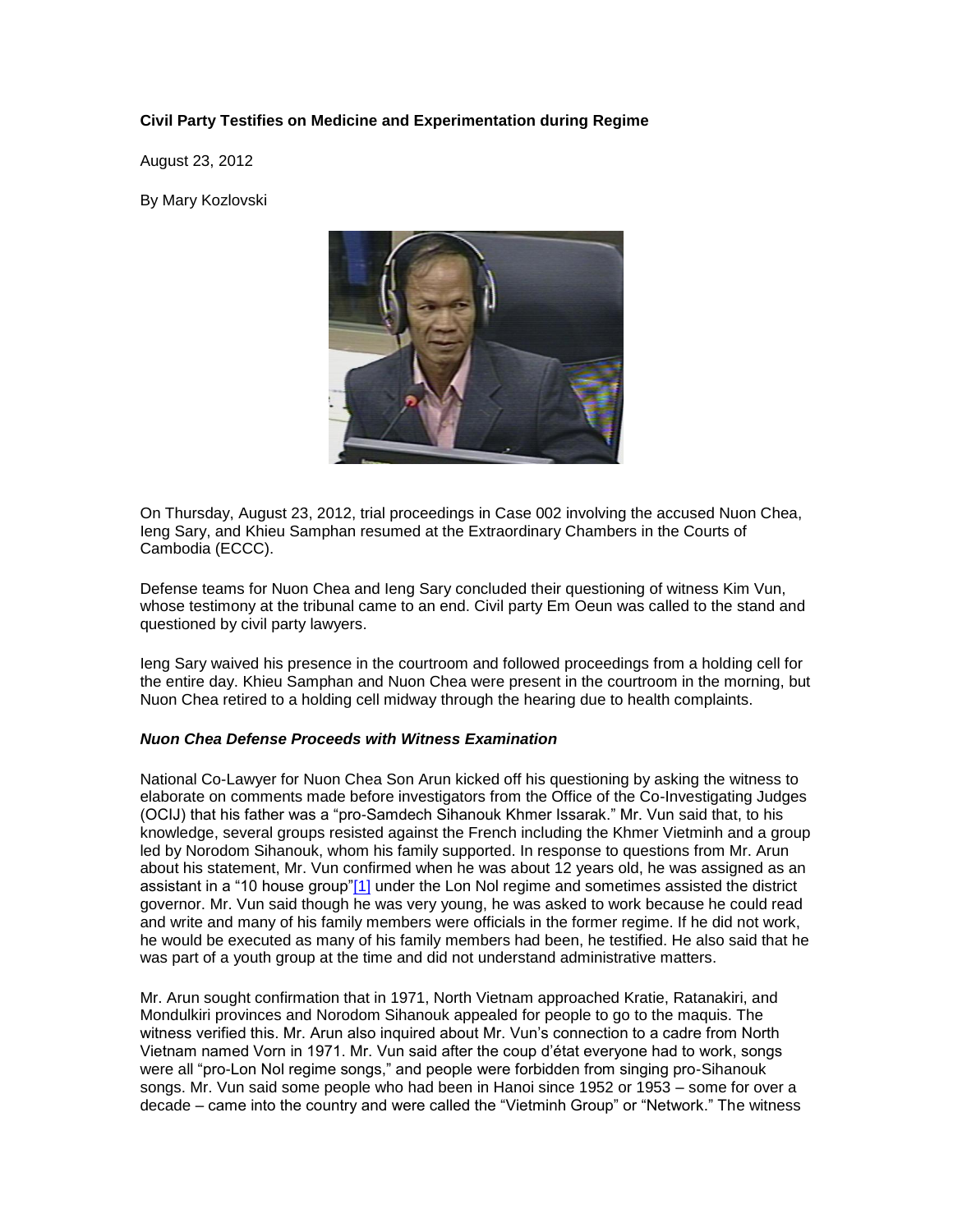then said that Sihanouk's appeal was convincing and because of his family background, Mr. Vun was "well-considered." People at the district level, specifically the governor of Santouk district<sup>[2]</sup> and Comrade Vorn – a Cambodian who came from Hanoi – persuaded him to join the movement, he concluded.

Following a question from Mr. Arun about his birthplace and subsequent whereabouts, Mr. Vun testified that during the Issarak period when people were fighting the French, they could not remain in one place for a long time and his family had to change names and places of residence.

### *Defense Counsel for Nuon Chea Turns to "Revolutionary" Magazines*

Mr. Arun moved his questioning to the *Revolutionary Flag* and *Youth* magazines, asking Mr. Vun if he knew who wrote them when he worked at K-25. Mr. Vun said he did not know because during the "five-year period["\[3\]](http://www.cambodiatribunal.org/blog/2012/08/civil-party-testifies-medicine-and-experimentation-during-regime#_ftn3) he was significantly engaged in printing, but under the Khmer Rouge he was more involved with the photography section than the printing house. Mr. Vun said he did not read the magazines frequently and if he wanted to, he would have to ask Chhay for a copy. He did recall, though, reading Koy Thuon's confession and content related to his wife's disappearance. Mr. Vun stated that after he went to bases in the countryside, briefing sessions would be held to exchange information before articles were written and he was obliged to occasionally read the magazines to keep himself abreast of the situation.

In response to inquiries from Mr. Arun about the physical appearance of magazines and texts, Mr. Vun said during the five-year period, texts were handwritten and he copied them for printing purposes. Mr. Vun testified that Yun Yat was the author of *Youth* magazines at the time and later in Phnom Penh he assisted her with news coverage, but *Revolutionary Flag* magazines were solely the party's responsibility.

The exchange between defense counsel and witness grew somewhat confusing at this point, as Mr. Arun continued to ask whether *Revolutionary Flag magazines* were handwritten or typewritten sent for printing. After the witness explained the technicalities of the printing process at length, President Nonn instructed Mr. Arun to frame his questions within a specific time period.



In response to Mr. Arun's questioning, Mr. Vun said

during the Democratic Kampuchea (DK) period different sections of newspapers were typewritten and arranged into blocks with headings. As Mr. Arun continued to press Mr. Vun on the distinction between handwritten and typewritten magazines and the printing process, it was unclear whether Mr. Vun's responses referred to the period preceding or following April 17, 1975. President Nonn again interjected and requested that Mr. Arun bind his questions to a particular timeframe, as there was technological development over the period.

International Co-Lawyer for Khieu Samphan Anta Guissé briefly commented on the need for pauses during exchanges in Khmer, in order to render an accurate French translation.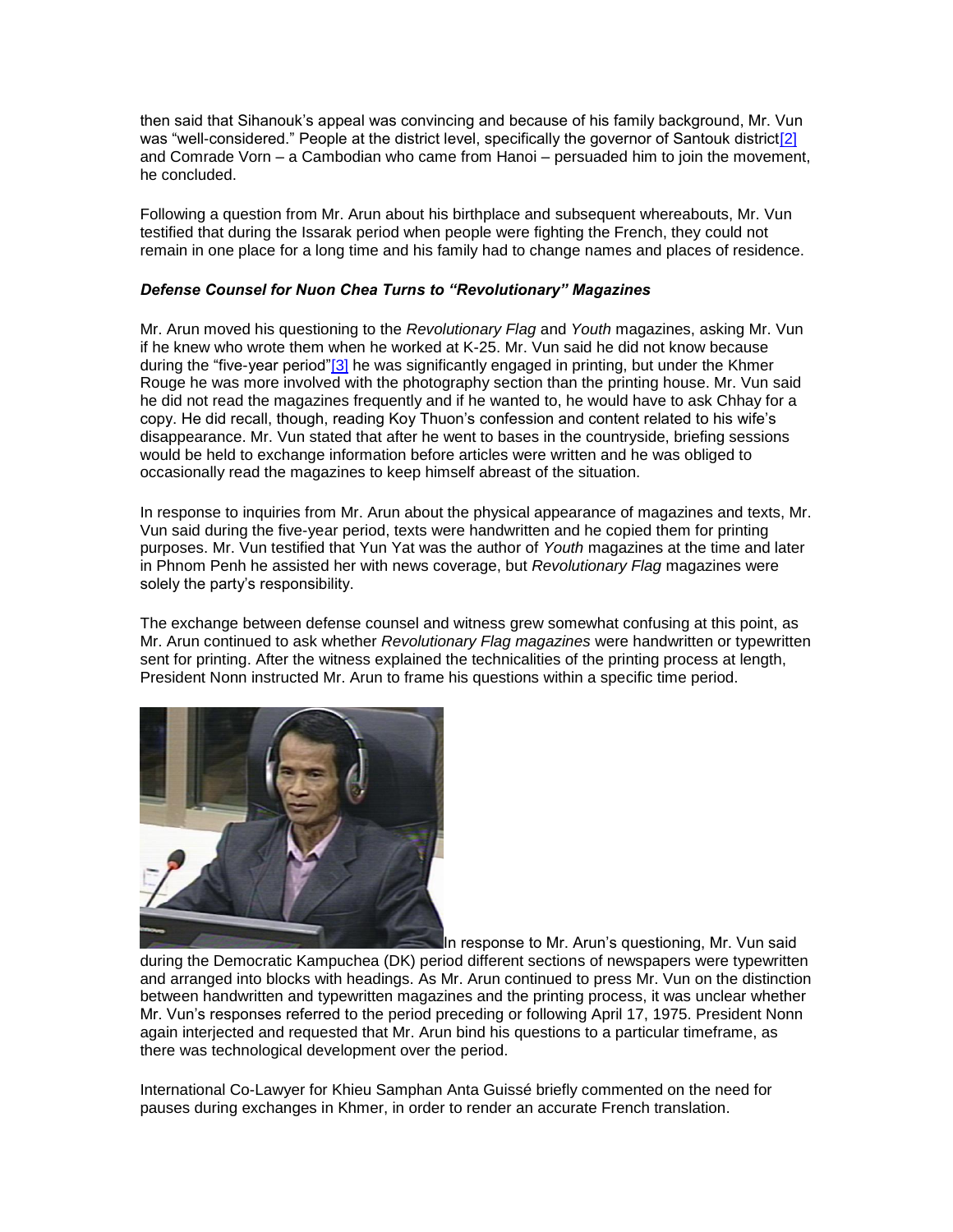International Senior Assistant Co-Prosecutor Keith Raynor queried a phrase he noted from the English translation, remarking that he did not know what a "letter mole" was. President Nonn confessed he did not understand it in Khmer either and observed it was important to know about the evolution in printing techniques from the early 1970s until 1979.

Mr. Arun proceeded, asking Mr. Vun to isolate when he saw *Revolutionary Flag* magazines in handwritten and typewritten form. Mr. Vun said the handwritten form came from the five-year period before 1975, but after 1975 the magazines were typewritten. The style of the magazines differed between the two periods and more modern printing technology was used after 1975 with covers printed using the offset technique, Mr. Vun testified. The witness noted that the format of *Revolutionary Flag* magazines was mostly the same across the two periods, but in 1977 the cover was changed and had only one red flag instead of five.

Citing a section of Mr. Vun's statement that referred to Nuon Chea as chairman of the People's Representative Assembly, Chea Sim as vice-chairman and Matt Ly as a second vice-chairman, Mr. Arun asked if the witness stood by his comments. Mr. Vun confirmed the statement and said it was based on his "analysis during the period" and his colleagues held the same view. Mr. Arun referenced another response Mr. Vun gave to investigators that the central committee was comprised of Pol Pot as party secretary, Nuon Chea as deputy party secretary, and others and asked if the witness knew how many people were in the central committee. Mr. Vun said he only knew "Om 1 and Om  $2^{n}$ [4] were in that committee.

Mr. Arun quoted another response from Mr. Vun, which stated that Nuon Chea, Khieu Samphan, and Pol Pot knew him, but he did not know Ieng Sary and Ieng Thirith. When asked if he knew the three men well, Mr. Vun said he was in the youth league and an "outside the party cadre," which intellectuals were also considered to be. The witness testified that he was in charge of the newspapers when Chhay was absent and was perceived as a cadre by the minister. When Mr. Arun repeated his question and inquired if Mr. Vun could describe Pol Pot, National Lead Co-Lawyer for Civil Parties Pich Ang objected that Mr. Arun was asking the witness to give his "idea" about a person's character. The objection was overruled. Mr. Vun said Pol Pot instructed him during education sessions in 1976 and encouraged attendees, asked them to do "good things" and reminded them about the "12-point morality." Mr Vun said he saw Pol Pot as a person of "good personality, good character" but he later observed that he may have made mistakes because he "believed in reports."

When asked about Nuon Chea's character, Mr. Vun testified that Nuon Chea was "friendly and simple" and "an ordinary person" who instructed people to do well at jobs and live a good life.

Mr. Arun questioned Mr. Vun about the structure of the Communist Party of Kampuchea (CPK). Mr. Vun said that within the party, Pol Pot was "Number One" and Nuon Chea was "Number Two," and within the government, Pol Pot remained "Number One," Ieng Sary was deputy prime minister in charge of foreign affairs, and Son Sen was in charge of national defense. He could not recall the other deputy prime ministers. When asked about legislative bodies and leadership of the People's Representative Assembly, Mr. Vun restated his comments about Nuon Chea, Chea Sim, and Matt Ly. Mr. Vun said that in Yun Yat's absence Nuon Chea was tied to the propaganda section's education program and instructed people in the editorial department.

Mr. Arun asked if Mr. Vun had ever seen a document detailing the CPK's organizational structure, to which the witness replied that his group did not pay great attention to the structure as they were busy taking photographs and accompanying delegations and never attended meetings in the assembly or the government. Mr. Vun said the newspapers had to disseminate information about confined topics, such as farming, building canals, and agriculture.

#### *Defense Questions Witness on Nuon Chea's Role at Ministry*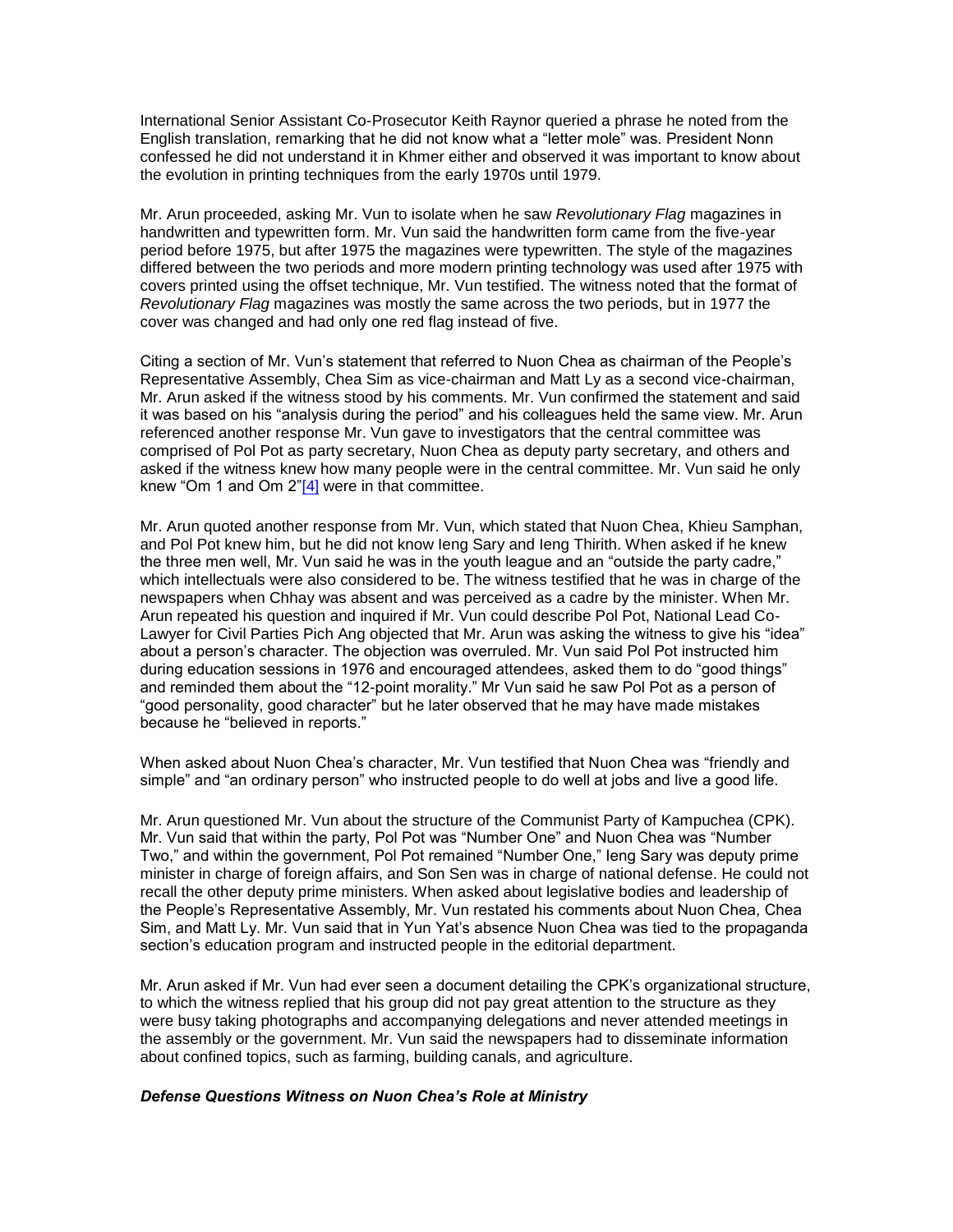International Co-Lawyer for Nuon Chea Jasper Pauw took the lead, asking Mr. Vun when Yun Yat assumed control over the ministries of Propaganda and Education. The witness said he could not recall precisely, but she may have controlled them between 1977 and 1978, until Vietnamese soldiers arrived in January 1979.

Turning to Mr. Vun's time at the Kampuchea Krom radio station Mr. Pauw quoted from Mr. Vun's statement before OCIJ investigators and asked if the witness could clarify the year he was transferred to that position. Mr. Vun said he was transferred in late 1977 but was not installed as chairman until 1978 after he wrote the programs. The witness confirmed the radio station fell under the Ministry of Propaganda and Education.

After quoting from a draft transcript of August 22 proceedings, Mr. Pauw asked if Mr. Vun moved to a different location when he worked with Kampuchea Krom radio. Mr. Vun said that in 1978 the offices were split. In response to Mr. Pauw's inquiries, Mr. Vun confirmed that certain people moved to a different building and he spent less time in the "original" Ministry of Propaganda. Mr. Pauw again referred to Mr. Vun's August 22 testimony in response to a query from the prosecution about his statement to OCIJ investigators that leadership at the propaganda office was not Nuon Chea's "task." Mr. Vun said that Nuon Chea replaced Yun Yat when necessary – which, he asserted, is what he was saying in his interview. Nuon Chea was also in charge of agricultural programs and did not work at the ministry on a permanent basis, Mr. Vun concluded.



Mr. Pauw read an August 22 exchange between Trial

Chamber Judge Jean-Marc Lavergne and Mr. Vun, in which the witness said Nuon Chea's role at the Ministry of Propaganda and Education was in an agricultural education program and Mr. Vun had no other knowledge of Nuon Chea's involvement, particularly because he was transferred to the Kampuchea Krom radio station. After confirming the comments, Mr. Pauw sought more detail about the program. Mr. Vun said the agricultural information was communicated with a training manual sourced from the rice "research center" in Battambang province and prepared by a Chinese expert.

Asked why the fact that Nuon Chea's education program focused on agriculture did not feature in his statements to OCIJ investigators. Mr. Vun said that when investigators inquired about Nuon Chea's involvement in the Ministry of Propaganda, he told them Nuon Chea went there because of a new agricultural education program. At this point, Mr. Pauw noted the word "agriculture" did not appear in Mr. Vun's statements before OCIJ investigators and stated that the defense team would be requesting a transcription of the interview. The Nuon Chea defense team concluded their examination of Kim Vun.

## *Witness Kim Vun Questioned by Ieng Sary Defense*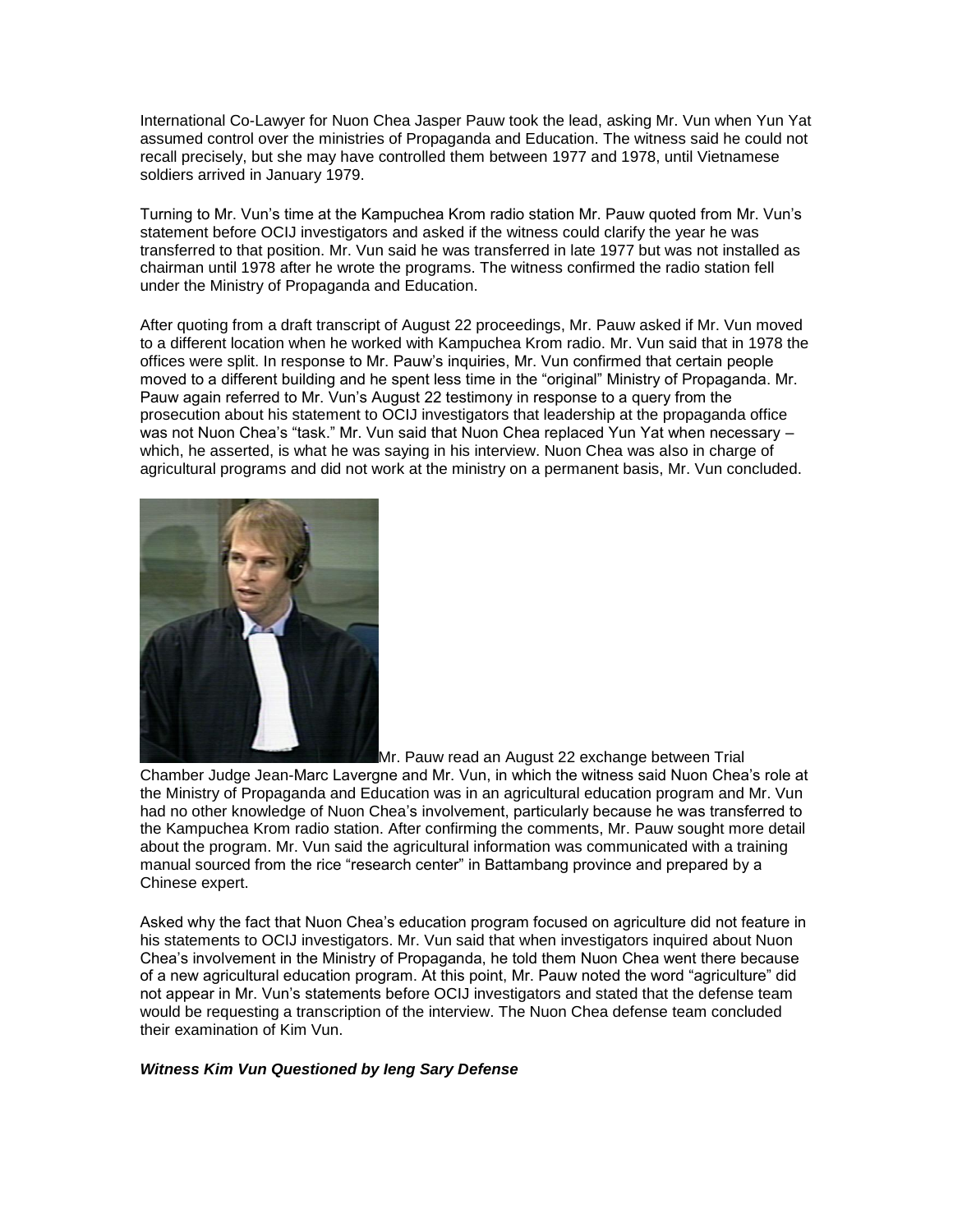International Co-Lawyer for Ieng Sary Michael Karnavas began by focusing on Mr. Vun's statement to OCIJ investigators on July 28, 2009, asking the witness about a comment regarding leaflets that was not included in a 48-minute recording of the two-hour interview. Mr. Vun said he could not recall when he first mentioned the leaflets. Mr. Karnavas said a second statement by Mr. Vun was noted as beginning at 8:50 a.m. and ending at 2:30 p.m., but the audio recording was 2 hours and 47 minutes long. Mr. Karnavas asked if conversations were held with investigators on those two occasions where the witness answered their questions without being tape-recorded.

Mr. Vun said he only paid attention to the questions asked and did not understand the recording and recordkeeping procedures. Mr. Karnavas inquired as to whether investigators presented him with documents to refresh his memory. Mr. Vun said he was given copies of documents but he did not examine them thoroughly.

Mr. Karnavas revisited comments made by the witness to President Nonn on August 21 that he gave three interviews to court investigators, but there were only two official documents recording them because he had to attend a workshop on the third occasion and investigators could not wait for him. Mr. Karnavas sought clarification and the witness repeated that there were three interviews but only two were recorded in a document. Mr. Karnavas asked if an exchange of questions and answers took place during the third interview that was not tape-recorded or summarized. Mr. Vun said he was busy and had asked investigators to wait, but a foreign investigator who might have been upset "threatened" to bring him to Phnom Penh using "public force." The witness said the investigator – who was not present at previous interviews - then said he was joking. When Mr. Karnavas again attempted to clarify if a question and answer session took place, Mr. Vun said there was a record of interview, but when he had asked them to wait, they left.

Mr. Karnavas cited an order from former International Co-Investigating Judge Marcel Lemonde dated January 13, 2010, in which Judge Lemonde said that in October 2009, Mr. Vun was approached by investigators for a third interview but became "wholly uncooperative" and "refused to be interviewed." When Mr. Karnavas asked if this order corresponded with Mr. Vun's account, Mr. Vun denied that he had been uncooperative and said he found the investigators "rather rude."

President Nonn interjected and stated that there was no need to dwell on the working procedure of the OCIJ. The Ieng Sary defense team concluded their questioning of Kim Vun, bringing to an end to this witness's examination.

#### *New Civil Party Takes the Stand*

As Mr. Vun's examination had ended, civil party Em Oeun took the witness stand. In response to preliminary questions from President Nonn, Mr. Oeun stated that he was a 61-year-old farmer who was born in Prey Veng province but is now living in Kampong Cham province. Mr. Oeun said that from April 17, 1975, to January 7, 1979, he was a doctor in Sector 20 and attended medical training sessions at the 7 April Hospital in Phnom Penh. He has three children.

#### *Civil Party Lawyers Lead Questioning of Em Oeun*

After being given the floor, National Civil Party Lawyer Kim Mengkhy began his examination of the witness by delving into Mr. Oeun's activities prior to 1975. Mr. Oeun said he never attended school and wanted to learn but he came from a poor family and went to Phnom Penh to work, where he stayed with his great uncle. His great uncle was a doctor and Mr. Oeun began acquiring medical skills from him on the job when the civil party was about 10 years old, Mr. Oeun recalled. When Mr. Mengkhy asked what Mr. Oeun did in 1965, Mr. Oeun said that his great uncle grew worried about the country being at war and sent him home. Mr. Oeun said his father was a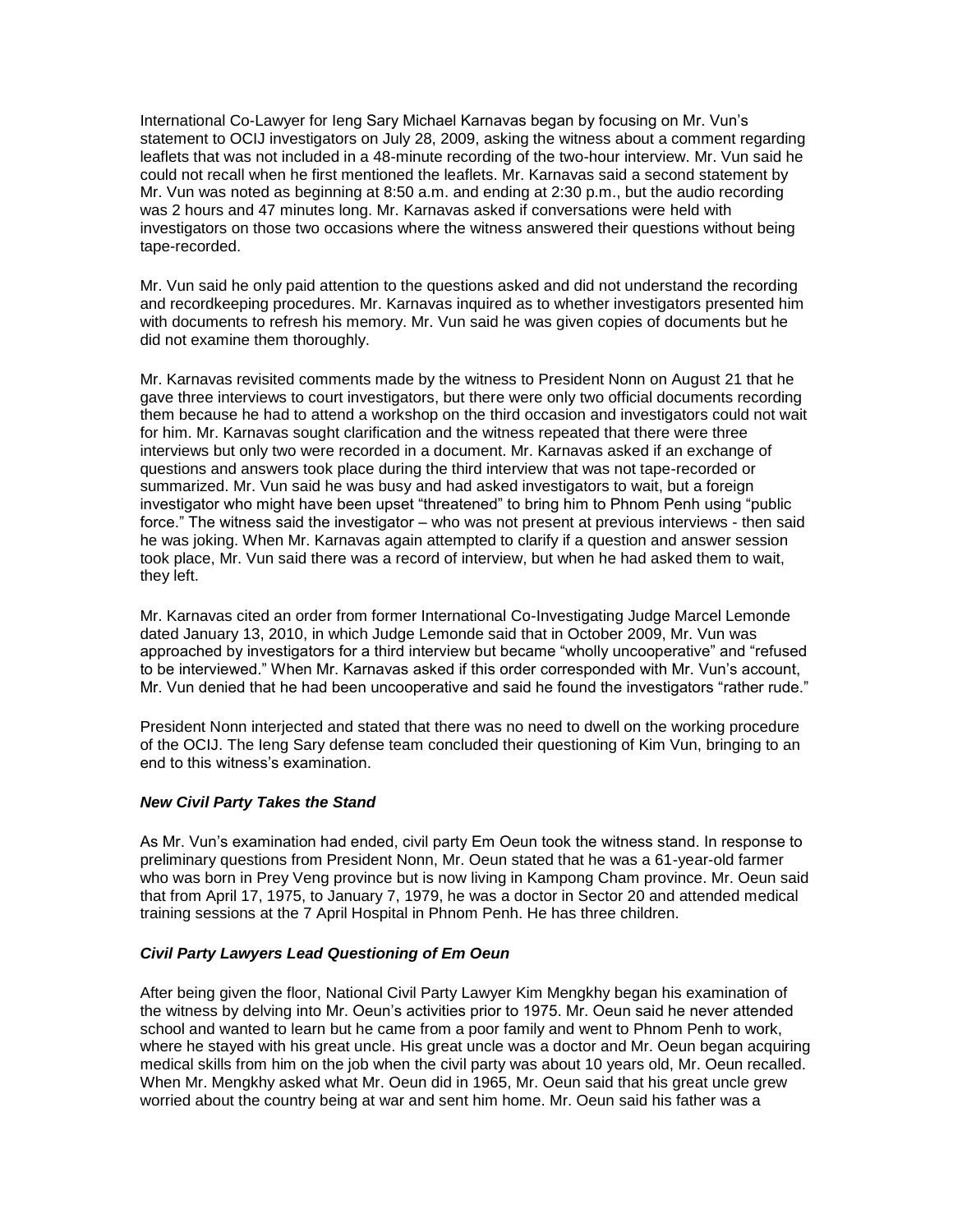"senior person" in the Khmer Issarak movement and later when the Khmer Rouge learned Mr. Oeun belonged to a family with skills and history in medicine, he was asked to work for them. Mr. Oeun testified that the Khmer Rouge noted his skills were not good enough and he was permitted to attend training sessions in Vietnam when he was less than 20 years old, under the orders of East Zone Secretary Sao Phim. Mr. Oeun said his father asked him to work as a doctor with the Khmer Rouge and he began at Sector 20.

When asked by Mr. Mengkhy if he acquired a certificate after studying medicine in Phnom Penh, Mr. Oeun said he learned "on the job" in Phnom Penh when he was young, and was later sent to the city for training under the Khmer Rouge. After leaving Vietnam he became a doctor in the sector when in his early 20s, he stated.

## *Trial Chamber Reminds Parties of Questioning Procedure*

President Nonn reminded parties that the chamber encouraged them during a recent trial management meeting, to nominate one person to put questions to the witness or civil party in order to expedite proceedings. International Civil Party Lead Co-Lawyer Elisabeth Simmoneau Fort said that some favored the hybrid nature of examination and told the chamber only two civil party lawyers would examine Mr. Oeun.

## *Civil Party Lawyers Continue Examination of Em Oeun*

Mr. Mengkhy asked Mr. Oeun about his activities upon returning to his village. Mr. Oeun replied that he put his medical skills to use because there were no medics at the time and looked after his parents, though his father later disappeared. In response to questions from Mr. Mengkhy, Mr. Oeun said he was engaged in medical training in the Sector 20 office in Prey Veng province in the East Zone under the supervision of sector secretary Kham, with the help of his uncle. Mr. Oeun said the sector was in his village and was a "Khmer Rouge liberated zone."

When asked about the medical training he provided, Mr. Oeun said he had to "start from scratch" and teach people who were initially not able to do anything about medical ethics and responsibility for patients, as well as causes and treatment for diseases such as malaria. Mr. Oeun said he learned his medical skills "on the job" and had not been acknowledged by other "professional doctors," but as he was asked to treat and teach others at the time he could not pursue his medical training. When asked if patients died under his or others' treatment at the time, Mr. Oeun said doctors and medics had to be "well-trained" and he never had patients die under his supervision. Mr. Oeun said that if they allowed patients to die during treatment, the party could perceive them as enemies.



*Lao Prince Sophanavong (in light gray jacket) observes medical staff at a hospital in Phnom Penh during his visit to Democratic Kampuchea. Khieu Samphan (left) and Ieng Sary (to right of the prince) are also present. (Source: Documentation Center of Cambodia)*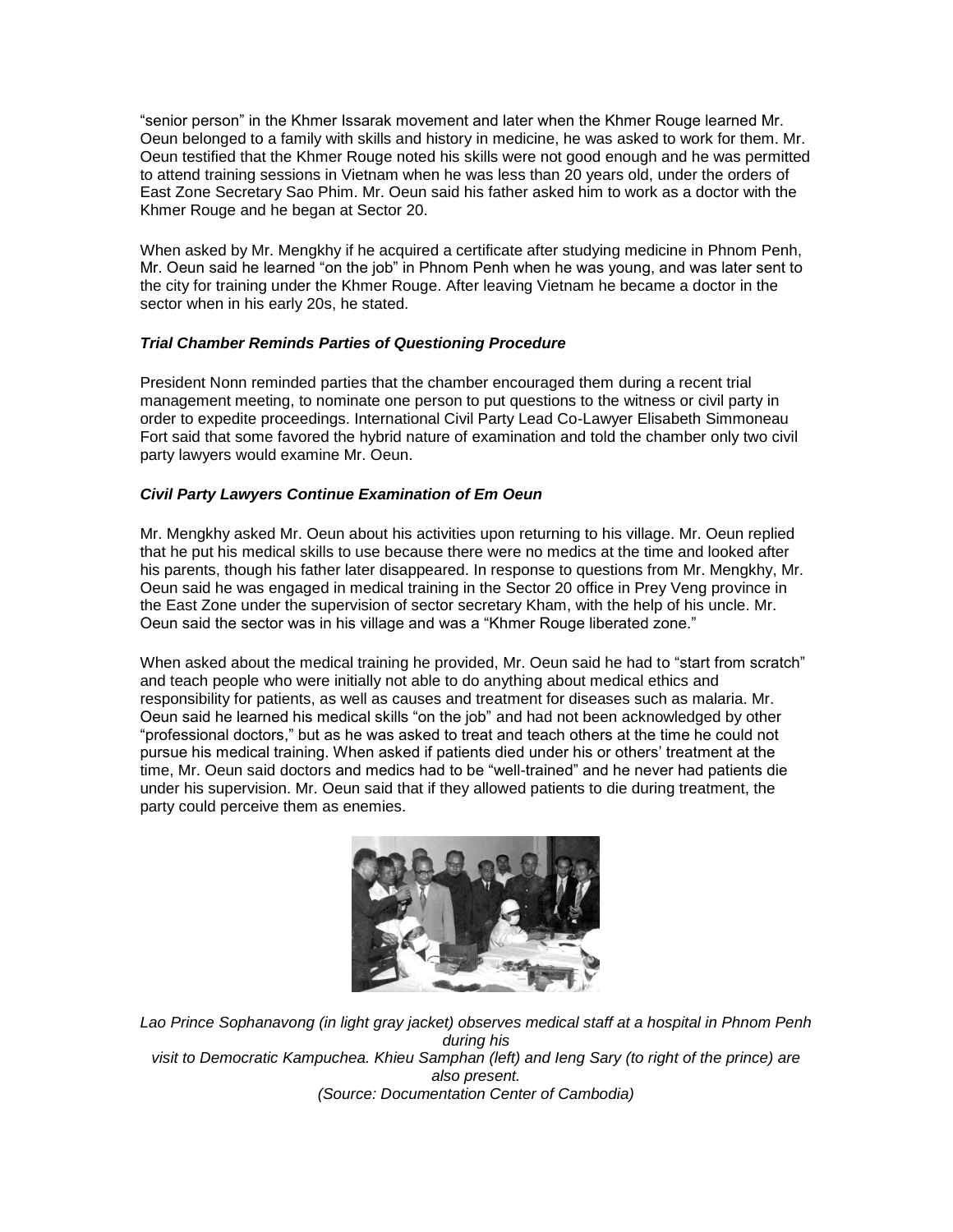In response to queries from Mr. Mengkhy about "liberated zones," Mr. Oeun said they were zones under the supervision of the Khmer Rouge that had been "liberated" from enemies; he had lived in a liberated zone from a young age. The population of such zones were grouped into cooperatives for "mutual assistance farming" and had to listen to the party, he stated. From the 1970 coup d'état onwards there were separate groups, but the living conditions were decent, life was normal, work was good and people could talk without any problems, Mr. Oeun said.

However after 1975, Mr Oeun testified, there were "infiltrated individuals" in the party and people were classified into three categories, one of which included those perceived to be "enemies of the party.["\[5\]](http://www.cambodiatribunal.org/blog/2012/08/civil-party-testifies-medicine-and-experimentation-during-regime#_ftn5) "The living condition of each respective category of people was different according to this status," Mr. Oeun said. He claimed he had to be very careful after 1975 because "bad things could happen" but his sector secretary was fond of him and attempted to conceal his identity by changing Mr. Oeun's autobiography because he knew Mr. Oeun's father had affiliations with a former regime; this sector secretary allowed him to attend study sessions in Phnom Penh. Mr. Oeun testified that young people were classified as "progressive people" who had to obey instructions from the party and had to leave their parents to join the army if the party wanted them to do so[.\[6\]](http://www.cambodiatribunal.org/blog/2012/08/civil-party-testifies-medicine-and-experimentation-during-regime#_ftn6) Those who were 16 years or older were forced to perform their duties because if they protested or refused to follow orders they could be considered enemies or adversaries, Mr. Oeun said. He then related that the party had asked him to "smash" a pagoda. Mr. Oeun said:

I loved Buddhism and I was bestowed with the authority to smash the religion, the Buddhas, that I once loved and respected, but I had no choice. I was sent to study in Phnom Penh I was blessed to be offered the opportunity to attend training session in Phnom Penh.

Upon further questioning from Mr. Mengkhy on how he was ordered to "destroy Buddhism," Mr. Oeun testified:

Destroying Buddhism took many forms, one of which was not allowing people to enter monkhood, and they also forbid pagoda construction and building. That was the overall picture of the destruction of Buddhism. And particularly in 1973 and 1974, I kept wondering to myself if I resist against the order I would be accused of protesting against the party, then I would be considered a traitor and they also said that the Buddhist statues were merely a stone, a piece of stone, and it could be thrown into the water or the river or the lake.

President Nonn interjected and advised Mr. Mengkhy to limit his questions to the confines of the first trial in Case 002.

#### *Civil Party Lawyers Move to Phnom Penh Evacuation*

Mr. Mengkhy moved his questioning to the liberation and evacuation of Phnom Penh. Mr. Oeun said he was a physician in Sector 20 at the time and saw evacuees coming in. He explained that when Sao Phim was still in the east, people were organized and there was no segregation in the early part of the liberation, though people who came from Phnom Penh were called the "17 April people" or "new people." Mr. Oeun said the people from Phnom Penh were "mainstreamed" into the base people and that if "old people" had houses they went to live with their relatives at some point in order to accommodate "new people."

In response to questions from Mr. Mengkhy about his movements, Mr. Oeun testified that after 1975, sector secretary Kham sent him for year-long medical training in Phnom Penh where he was attached to the Russian hospital.<sup>[7]</sup> Mr. Oeun said he only attended for nine or ten months because there were issues in the East Zone, especially clashes along the Cambodia-Vietnam border, and he had to return early. He attended the training because he had to be "vigilant," he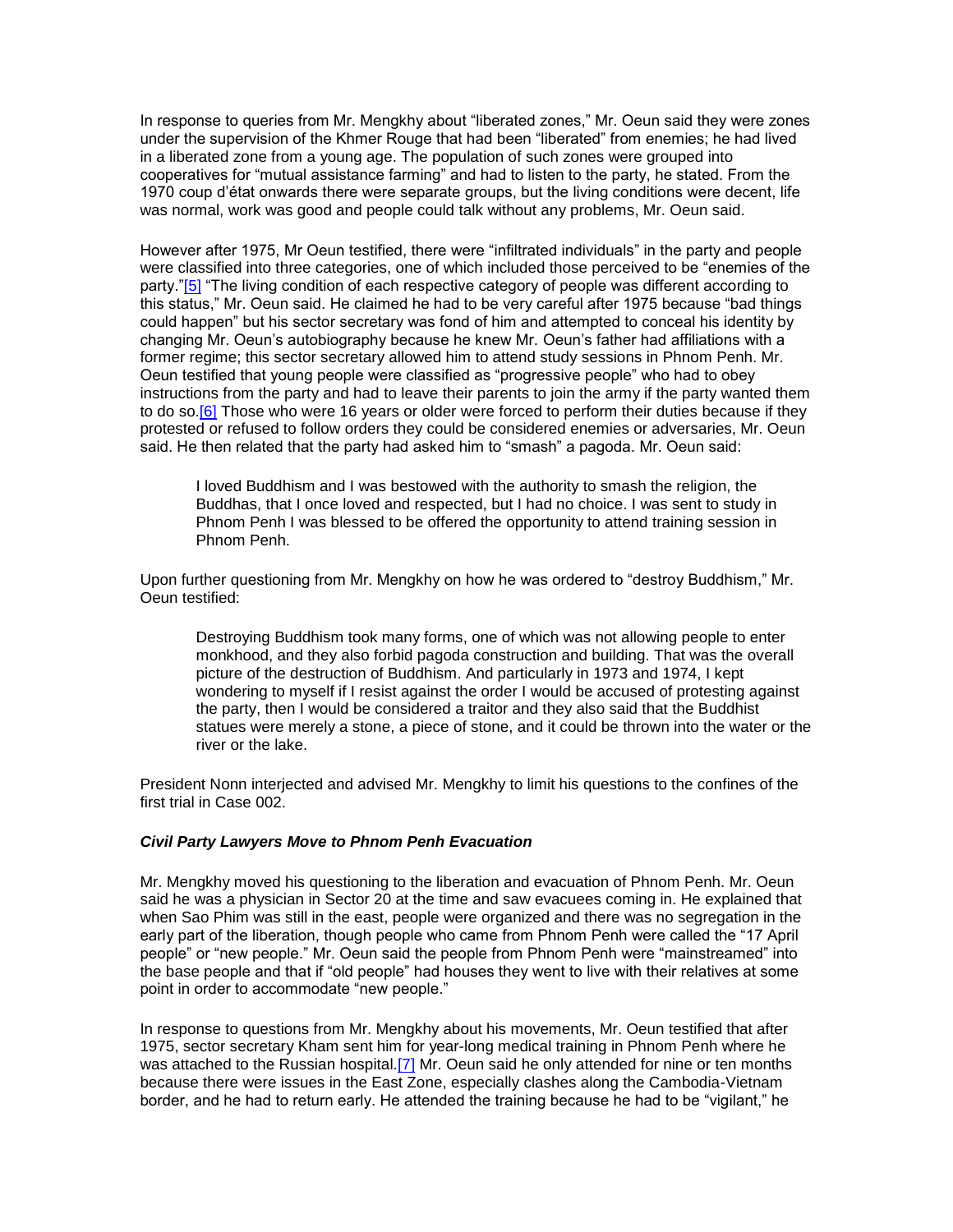explained; he had "constant fear" and witnessed things he could not speak about. Upon further questioning about the training, Mr. Oeun testified that he was under "intense pressure" as a designated "student leader" with different tasks from other students and privy to "updated information" that he had to transfer to people below him.

Mr. Arun briefly objected that a question from Mr. Mengkhy about what Mr. Oeun witnessed at the time was "leading." The objection was not sustained, but President Nonn advised Mr. Mengkhy to pose precise questions.

Mr. Oeun testified that while in Phnom Penh he attended medical training and political training at Borei Keila to learn how to "change the mindset" of people to fall in line with the "great leap forward" policy. Mr. Oeun said the political training course lasted for a week or 10 days or so and was held once or twice a month; as a party member and student leader he was permitted to participate. When asked what was taught at the political training session, Mr. Oeun said topics included the victory of the CPK revolution and the "great leap forward" – a reference to the transformation of Cambodia to a communist country – and Minister Yun Yat supervised. He testified that Pol Pot, Nuon Chea, Khieu Samphan, and Hu Nim also spoke at the political training.



In response to questioning about speech content, Mr. Oeun said

he recognized Nuon Chea, Khieu Samphan and Leng Sey<sup>[8]</sup> on stage, all of who linked their speeches together by summarizing the speech of the previous speaker at the beginning.

Mr Oeun said party secretary Pol Pot took the floor first and said that as communists they had to understand their roles and be in line with the "great leap forward," which was explained to Mr. Oeun by others as leaping from a democratic situation to communism without going through socialism. "If we could not have this great leap then we would be considered as enemies. This was the language used by Pol Pot," Mr. Oeun recalled. He testified that Nuon Chea then picked up a few words from Pol Pot before beginning his speech and Khieu Samphan did the same. Mr. Oeun said he believed the session ran for between seven days or 10 to 14 days with roughly 2, 000 attendees because people were invited from the districts.

Mr. Mengkhy returned to the content of speeches, and Mr. Oeun said Nuon Chea spoke about a policy to strengthen communism and was very firm about leaders needing to know who was opposing and infiltrating the party. When Mr. Mengkhy asked if Nuon Chea said who was categorized as infiltrating the party, Mr Oeun said he felt at the time that Nuon Chea was referring to soldiers in previous regimes – such as those of Norodom Sihanouk and Lon Nol – and they also targeted intellectuals and students, particularly those who studied abroad.

The civil party also described how Khieu Samphan said in his speech that people had to observe how they could change themselves, to ensure that they performed well. Mr. Oeun said he could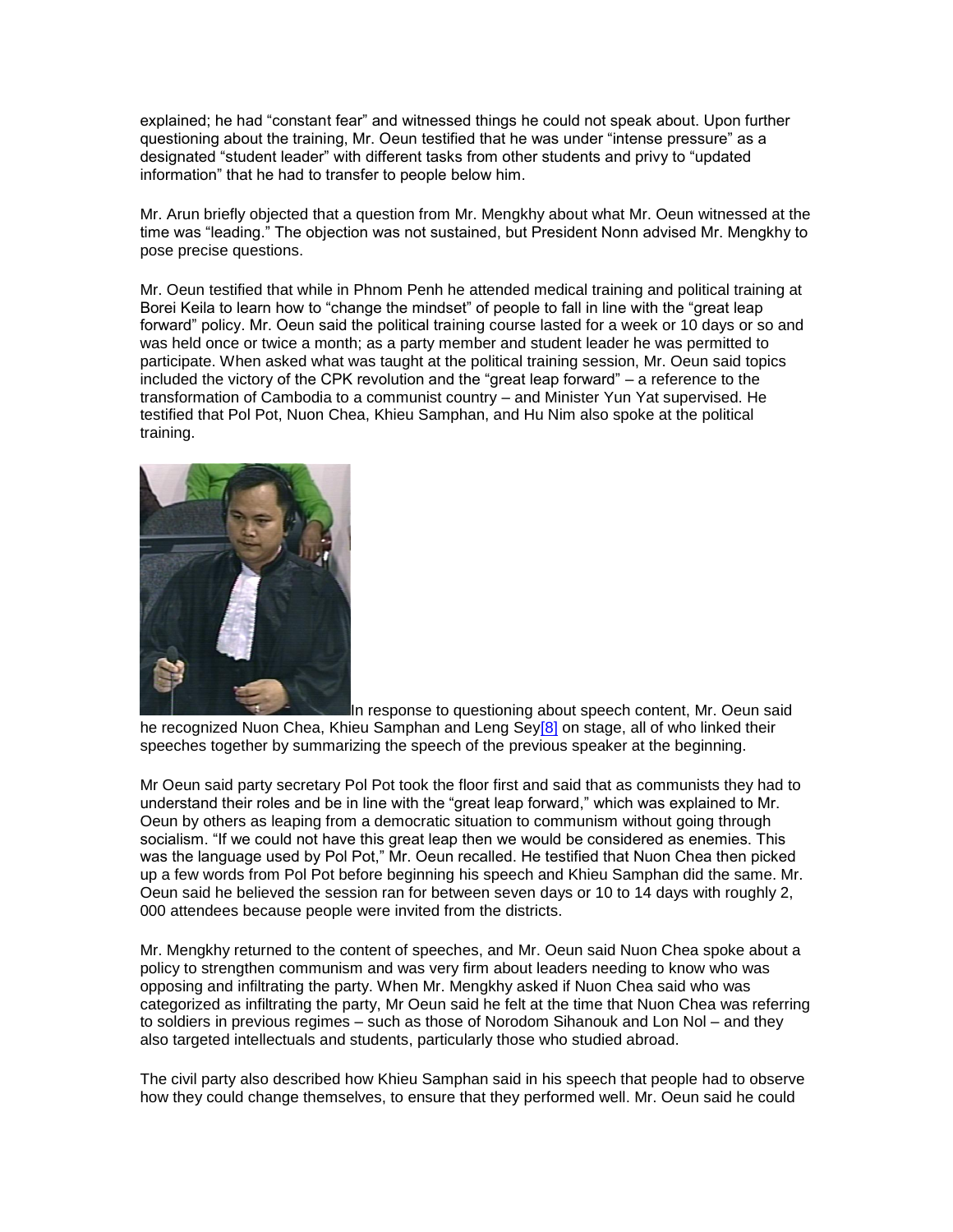tell Khieu Samphan wanted them to "start from small things" and examine their daily lives. He also testified that Khieu Samphan advised them to observe how people behaved, for example, if women used needles carelessly or workers pretended to be sick, they could be betraying the party. He said Khieu Samphan told attendees they had to "look into people's ways of doing things" and do whatever the party wanted them to do.

Turning to Mr. Oeun's time at the hospital in Phnom Penh after the political study session, Mr. Mengkhy asked the civil party about his superiors and duties. Mr. Oeun said he helped in the political education sessions and had to "study heart," looked after medical students, and was in charge of patients. He recalled that patients at the 17 April Hospital were mostly workers, employees, and officials from Phnom Penh and he never saw a patient die because of the treatment. When asked about the prescribing medicine, Mr. Oeun said there was a pharmacy section that distributed medicine. Mr. Oeun further testified that during the period when the East Zone "did not change politically" they had decent medicine and did not experience shortages because, he believed, medicine left over from former regimes was gathered from various locations and stored in the hospital.

#### *Civil Party Details Medical Experiments under Regime*

Mr. Mengkhy asked if medical operations were conducted on people for experimental purposes. Mr. Oeun said he saw this happening at the base when people expected to be executed underwent operations as part of experiments. Mr. Oeun explained:

People would be laid on a table and trainees would be asked to look at how the fingers would be cut and removed. So they cut parts of the body, then they only leave one of the hands attached to the drip and the operation was on, but these people were unconscious already because some kind of medicine was injected to make sure the people were unconscious when the operation was conducted. This happened in Prey Veng at Sector 20 and I saw this with my own eyes.

In response to further questioning, Mr. Oeun said he was told the majority of those people were spies, people who remained from the old regime, and those who would be executed according to the slogan "keeping you is no gain, losing you is no loss." Mr. Oeun said the whole body would be operated on and cut into pieces and then put in a bag to be discarded.

Mr. Mengkhy asked what the slogan meant, to which Mr. Oeun replied that any person who fell in that category was perceived to be dead already and would be executed. He said the party made the decisions about these people.

Returning to Mr. Oeun's tenure at the hospital in Phnom Penh, Mr. Mengkhy asked if the civil party ever saw foreign experts offer training sessions. Mr. Oeun said that Chinese and Korean people provided medical training, including on operation techniques, and Chuon Choeun – a man of medium build – was also a good trainer. Mr. Oeun said people with different expertise were selected to train them in different specialties, such as a trainer named Ny who was good at teaching people about tuberculosis and Chuon Choeun who specialised in heart operations.

Mr. Mengkhy inquired if medical staff were ever arrested, to which Mr. Oeun responded that they were arrested; specifically, those who attended study sessions with those from the East, Northwest, North, and Northeast zones were in "great danger" in the beginning.

People would be loaded onto the trucks, and I asked where they could have been taken to. I was told that these people were the enemies of the party, or people who betray the party. And they were tortured when they were being loaded onto the trucks. That was a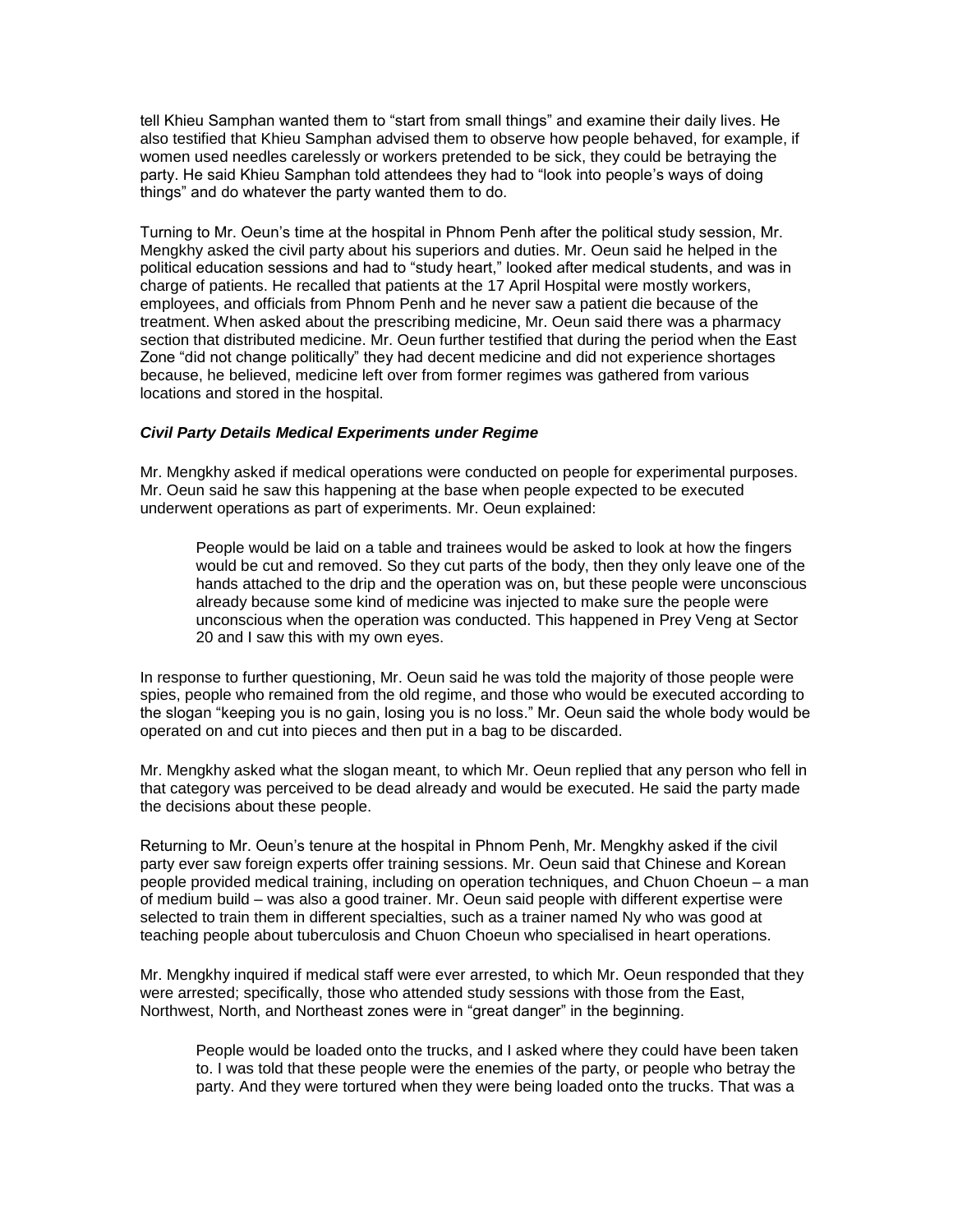very tragic moment and I always cry when I saw this. Women were even badly treated than the male prisoners.

After a few minutes pause as Mr. Oeun had become emotional, Mr. Mengkhy asked how the civil party felt about the arrests and if he knew why they occurred. Mr. Oeun said he only saw some arrests and related seeing Leng Sey, whom he was told was the wife of Tiv Ol and who was in a committee at their school in charge of political study sessions, being loaded onto a truck naked. Mr. Oeun said he learned later that Tiv Ol was an intellectual and a writer.

National Civil Party Lead Co-Lawyer Pich Ang assumed questioning of Mr. Oeun, beginning by asking whether the civil party started medical sessions as soon as he reached the Cambodian-Soviet Friendship Hospital. Mr. Oeun said he did not recall what he did prior to starting the medical study sessions but confirmed that he attended both those and political sessions. When Mr. Ang asked if there was a ceremony to mark the commencement of training sessions at the hospital, Mr. Oeun said there was a ceremony attended by Leng Sey, Chuon Choeun, and other doctors, which was chaired by about 10 people. In response to Mr. Ang's inquiries, Mr. Oeun said he perhaps worked at the hospital for about six or seven months after the political training session before returning to the base, but he could not be entirely sure. He believed he did not finish the curriculum at the hospital because the director told him he had to return to the base where there was a "desperate need" for physicians to treat injured combatants from the war between Cambodia and Vietnam. Mr. Oeun testified that he returned possibly around late 1977 or early 1978.

Moving back to the political training session at Borei Keila, Mr. Ang asked Mr. Oeun to clarify the number of participants and describe the environment and atmosphere. Mr Oeun testified that the political training was conducted in a classroom setting – a building was constructed – with well over 1000, or about 2000, participants from across the country, who had the rank of at least district committee chiefs, committee members from sectors and districts, and directors of ministerial departments in Phnom Penh. Mr. Oeun said he sometimes stayed overnight at the school and sometimes at the hospital and that attendees to the training ate communally. The curriculum was "intensive" and he did not understand it well and had to study hard, he explained.

When asked by Mr. Ang about how the setting accommodated so many participants, Mr. Oeun said there was a hall for meetings and training sessions – which the Russian hospital also had – and there was not much space. After Mr. Ang inquired about the size of the table and chair, President Nonn interjected and remarked that Mr. Ang must think he had "abundant time" to dwell on the size of a table and advised him to ask questions relevant to the facts in the case. Mr. Ang said that he was trying to verify Mr. Oeun's presence at the training session but moved on anyway.

Mr. Ang cited Mr. Oeun's victim information form where he mentions that initially Khieu Samphan focused on new people in Chi Klang<sup>[9]</sup> because he thought they had a "mentality of feudalism" and that new and old people had to be screened to locate enemies. Mr. Ang read the document as saying that they had to impose work on people to single out enemies. He then questioned Mr. Oeun about whether there was a distinctive policy applied to "new people" during the DK regime. Mr. Oeun replied that the situation in Chi Klang – "a medical base for combatants" – was serious because people were experimented on in hospitals to which he was attached. Mr. Oeun said that they mentioned the slogan that "losing the new people was of no loss and keeping them was of no gain" and this was what happened on the ground. Mr. Oeun testified that in his document he mentioned asking his wife about fleeing because he did not want to witness such things.

In response to questions from Mr. Ang, Mr. Oeun said that after leaving Phnom Penh he returned to his base at Sector 20, and to his old office where he was in charge of medical training and political training for people in the base and inspected other hospitals when he could.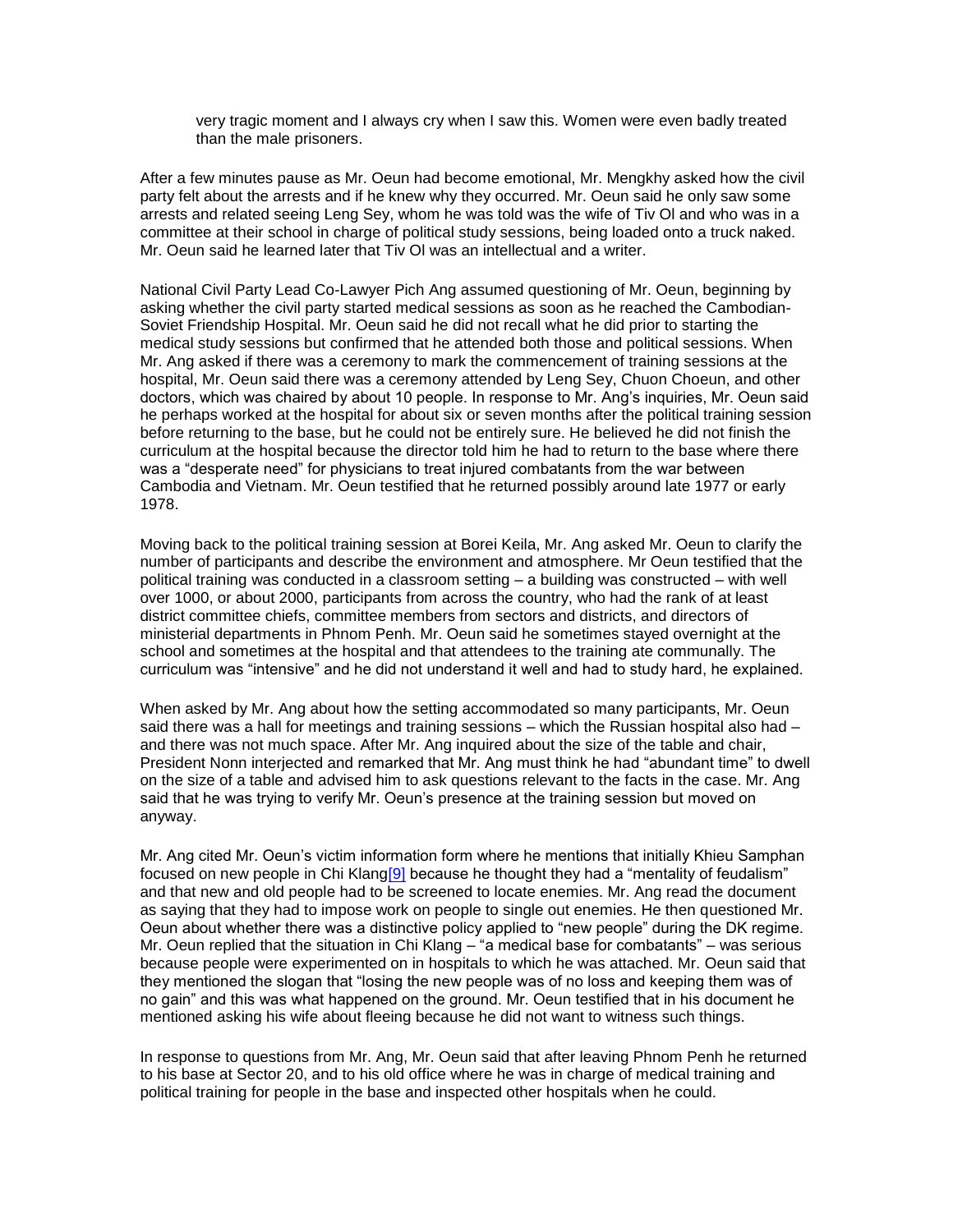

*Building used as a hospital by the Khmer Rouge. (Source: Documentation Center of Cambodia)*

#### *Civil Party Em Oeun Recounts Forced Marriage*

Mr. Ang delved into information on Mr. Oeun's information form stating that he was forced to marry and asked the civil party to elaborate. Mr. Oeun said that at the time a marriage was arranged for him to someone he did not love. He testified that he initially protested and was punished by being transferred from the hospital to a worksite, though he was sent back because there were many patients who needed treatment.

Before they called me back they asked me again whether or not I agreed to get married to my arranged wife. Actually I took serious consideration, it took me approximately two weeks or so, and then eventually I decided that I had to get married otherwise my life would be in serious risk. So I had to force myself to accept this arranged marriage. I had to accept it but once again, accepting this proposed or arranged marriage, it was very difficult at that time. My wife did not love me either, so whenever we stayed together at night we cried to each other.

Mr. Oeun said that he suffered because of the marriage, but he could also imagine the woman's feelings:

She was suffering from it as well. At night we discussed to each other and if we refused then we would be killed eventually. So we had to force ourselves in order to satisfy those who arranged for us. So we had to concede to this. It took me approximately two weeks or so to decide to consummate my marriage with my wife; this was the suffering I had to endure at that time. And to date I cannot forget it and I could not even find out who ordered this heinous crime. I did not want to take any revenge, but I want to know who initiated this idea and I know that this was a very heinous act and the leaders, even though the leader might not have been aware of that, but they should understand who was actually doing that. I was one of the victims and I believe that there were many more victims.

Mr. Ang asked if Mr. Oeun and his wife were spied on after they were married. Mr. Oeun said he and his wife understood they would be under constant watch – day and night – and thought they would be killed if they did not pretend to love one another to please others. They had a daughter, he said, and remained married and had a son after the Khmer Rouge regime collapsed, but they later divorced and he subsequently remarried.

Mr. Ang attempted to clarify some dates, stating that in the document Mr. Oeun stated he was married on April 17, 1977, but he had also said that he studied in Phnom Penh in 1977. Mr. Oeun